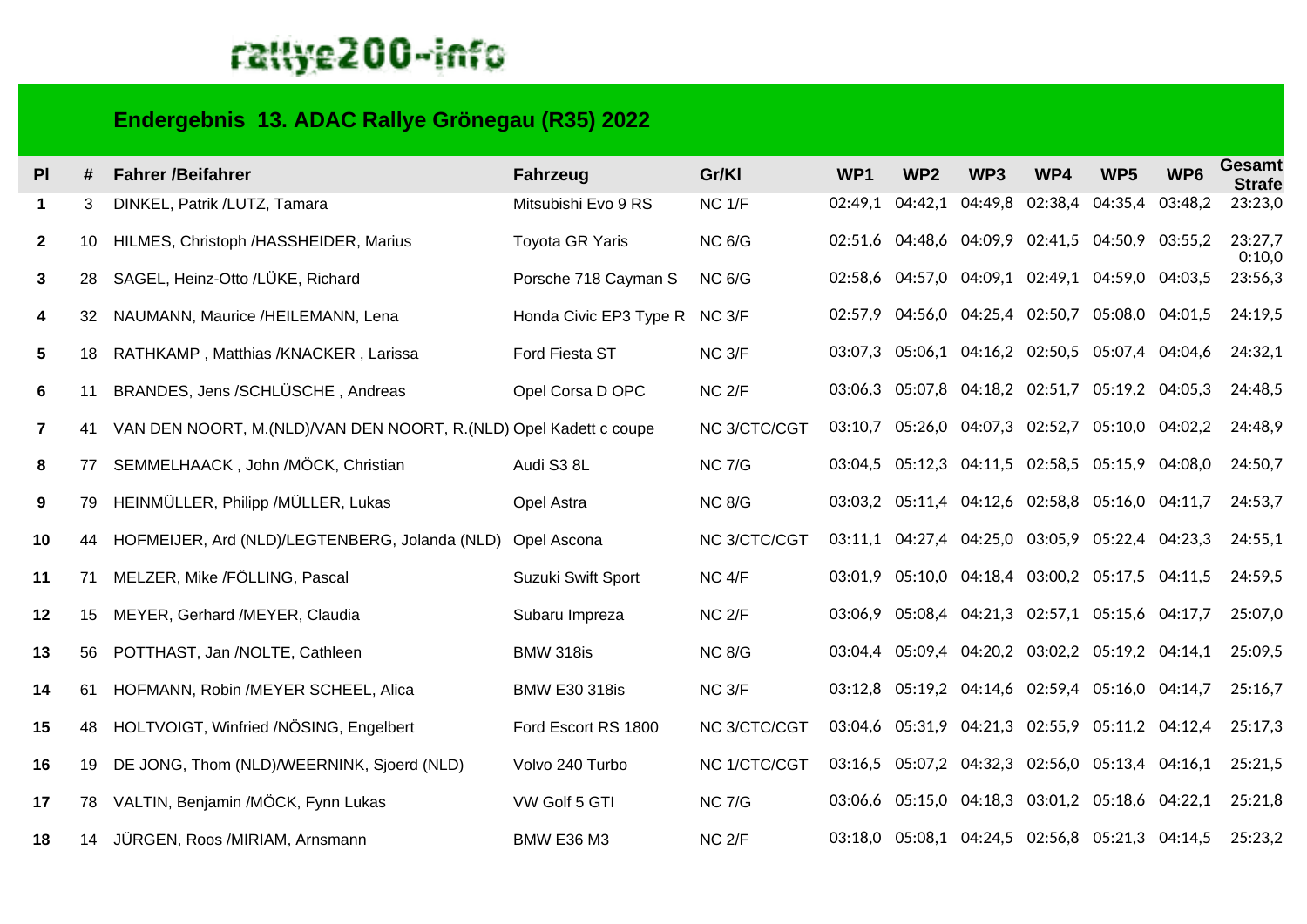| 19 | 54  | MEISERT, Tobias /MUNDT, Moritz                               | Renault Clio 16V             | NC <sub>3/F</sub> |         | 03:17,8 05:28,2 04:14,8 02:58,1 05:14,5 04:09,9 |                                         |  | 25:23,3           |
|----|-----|--------------------------------------------------------------|------------------------------|-------------------|---------|-------------------------------------------------|-----------------------------------------|--|-------------------|
| 20 | 86  | BEMMANN, Jan /FELKE, Ann                                     | <b>OPEL Astra F</b>          | <b>NC 8/G</b>     |         | 03:08,8 05:13,9 04:21,1 03:06,2 05:23,5 04:16,4 |                                         |  | 25:29,9           |
| 21 | 23  | BRUINS, Will (NLD)/SCHUITERT, Mark (NLD)                     | Volvo 850 T5R                | <b>NC 1/N</b>     |         | 03:17,8 05:11,1 04:36,3 02:57,8 05:14,9 04:16,6 |                                         |  | 25:34,5           |
| 22 | 70  | SCHÄFER, Andreas /KOORS, Fabian                              | Honda CRX                    | NC <sub>4/F</sub> |         | 03:12,3 05:30,1 04:29,8 02:59,8 05:16,9 04:11,3 |                                         |  | 25:40,2           |
| 23 | 52  | DUNG, Sascha /MÄNZ, Hans Karl                                | VW Golf 3                    | NC <sub>3/F</sub> |         | 03:12,2 05:40,1 04:18,9 03:01,6 05:18,0 04:12,4 |                                         |  | 25:43,2           |
| 24 | 5   | ALEXY, Carsten /ALEXY, Michaela                              | Audi S2                      | NC 1/CTC/CGT      |         | 03:05,3 05:14,6 04:46,3 02:58,6 05:22,5 04:16,3 |                                         |  | 25:43,6           |
| 25 | 43  | MOLLINK, Rick (NLD) /BRILL, Rene (NLD)                       | Opel Manta i200              | NC 3/CTC/CGT      |         | 03:03,1 05:14,6 04:14,7 03:01,4 05:18,0 04:53,6 |                                         |  | 25:45,4           |
| 26 | 47  | MÜLLER, Peter /MÜLLER, Nils                                  | VW Golf III GTI 16 V         | NC <sub>3/F</sub> |         | 03:09,1 05:43,7                                 | 04:23,5 02:59,3 05:16,0 04:19,7         |  | 25:51,3           |
| 27 | 33  | WERLICH, Sven /DITTMANN, Alexander                           | Ford Fiesta ST 150           | NC <sub>3/F</sub> |         | 03:14,5 05:17,3 04:32,1 03:05,4 05:22,0 04:21,3 |                                         |  | 25:52,6           |
| 28 | 51  | FALKE, Michael /KINDLER, Dominic                             | BMW e30 318 IS               | NC <sub>3/F</sub> | 03:21,7 |                                                 | 05:29,4 04:21,6 03:04,1 05:20,5 04:17,6 |  | 25:54,9           |
| 29 | 36  | BECK, Bastian /BECK, Kathrin                                 | Volkswagen Golf              | NC <sub>3/F</sub> |         | 03:06,5 05:44,4 04:30,3 02:57,5 05:14,0 04:16,2 |                                         |  | 25:58,9<br>0:10,0 |
| 30 | 46  | EXEL, Jeroen (NLD)/SLOB, Marieke (NLD)                       | Opel Ascona A                | NC 3/CTC/CGT      |         | 03:08,6 05:53,0 04:21,9 03:02,0 05:18,5 04:17,0 |                                         |  | 26:01,0           |
| 31 | 65  | SOKOLOWSKI, Marc (CHE) /DÜRING, Philipp (NLD)                | BMW E36 318ti Compact NC 3/F |                   |         | 03:15,6 05:40,1 04:23,2 03:05,0 05:21,5 04:24,6 |                                         |  | 26:10,0           |
| 32 | 62  | LAUTH, Jan /GROH, Anna-Lena                                  | BMW E36 318is CUP            | NC <sub>3/F</sub> |         | 03:21,8 05:29,9 04:26,7 03:08,3 05:24,8 04:21,1 |                                         |  | 26:12,6           |
| 33 | 73  | RIJKS, Markwin (NLD)/RIJKS, Robin (NLD)                      | Peugeot 206 XS               | NC <sub>4/F</sub> | 03:14,7 |                                                 | 05:31,3 04:25,8 03:11,9 05:28,7 04:22,2 |  | 26:14,6           |
| 34 | 12  | HARMS, Uwe /HARMS, Ninette                                   | BMW E36                      | NC <sub>2/F</sub> |         | 03:18,5 05:24,7 04:41,2 03:02,3 05:31,8 04:25,8 |                                         |  | 26:24,3           |
| 35 | 37  | KOCH, Thorsten /KOCH, Nathalie                               | Opel Kadett E GSI            | NC <sub>3/F</sub> |         | 03:09,8 05:57,1 04:31,5 03:04,0 05:20,5 04:22,4 |                                         |  | 26:25,3           |
| 36 | 39  | BROUWER, Bert (NLD)/HESSELINK, Marcel (NLD)                  | Opel Manta 200               | NC 3/CTC/CGT      |         | 03:10,1 05:47,7 04:26,6 03:07,2 05:23,7 04:32,5 |                                         |  | 26:27,8           |
| 37 | 76  | SCHÜPPSCHECK, Benedikt /SCHÜPPSCHECK, ThomasOpel Astra G OPC |                              | <b>NC 7/G</b>     |         | 03:13,5 05:27,7 04:25,3 03:08,8 05:26,0 04:47,9 |                                         |  | 26:29,2           |
| 38 | 64. | SCHNEIDER, Lars /BITTAG, Madeleine                           | BMW 320Ti                    | NC <sub>3/F</sub> |         | 03:17,9 05:37,4 04:48,6 03:04,8 05:21,3 04:22,3 |                                         |  | 26:32,3           |
| 39 | 57  | BEMMANN, Philipp /TEIKE, Laura                               | <b>OPEL Ascona</b>           | NC <sub>3/F</sub> |         | 03:14,8 05:58,2 04:31,1 03:07,4 05:24,0 04:21,4 |                                         |  | 26:36,9           |
| 40 | 63  | SCHNEIDER, Norbert /GENTHE, Markus                           | <b>BMW 318ti Compact</b>     | NC <sub>3/F</sub> |         | 03:21,3 05:37,4 04:31,3 03:12,3 05:28,8 04:26,4 |                                         |  | 26:37,5           |
| 41 |     | 75 LOK, Leendert (NLD)/STEIN, Bianca (NLD)                   | Peugeot 206                  | NC 4/F            |         | 03:18,8 05:36,6 04:32,4 03:11,8 05:28,5 04:30,4 |                                         |  | 26:38,5           |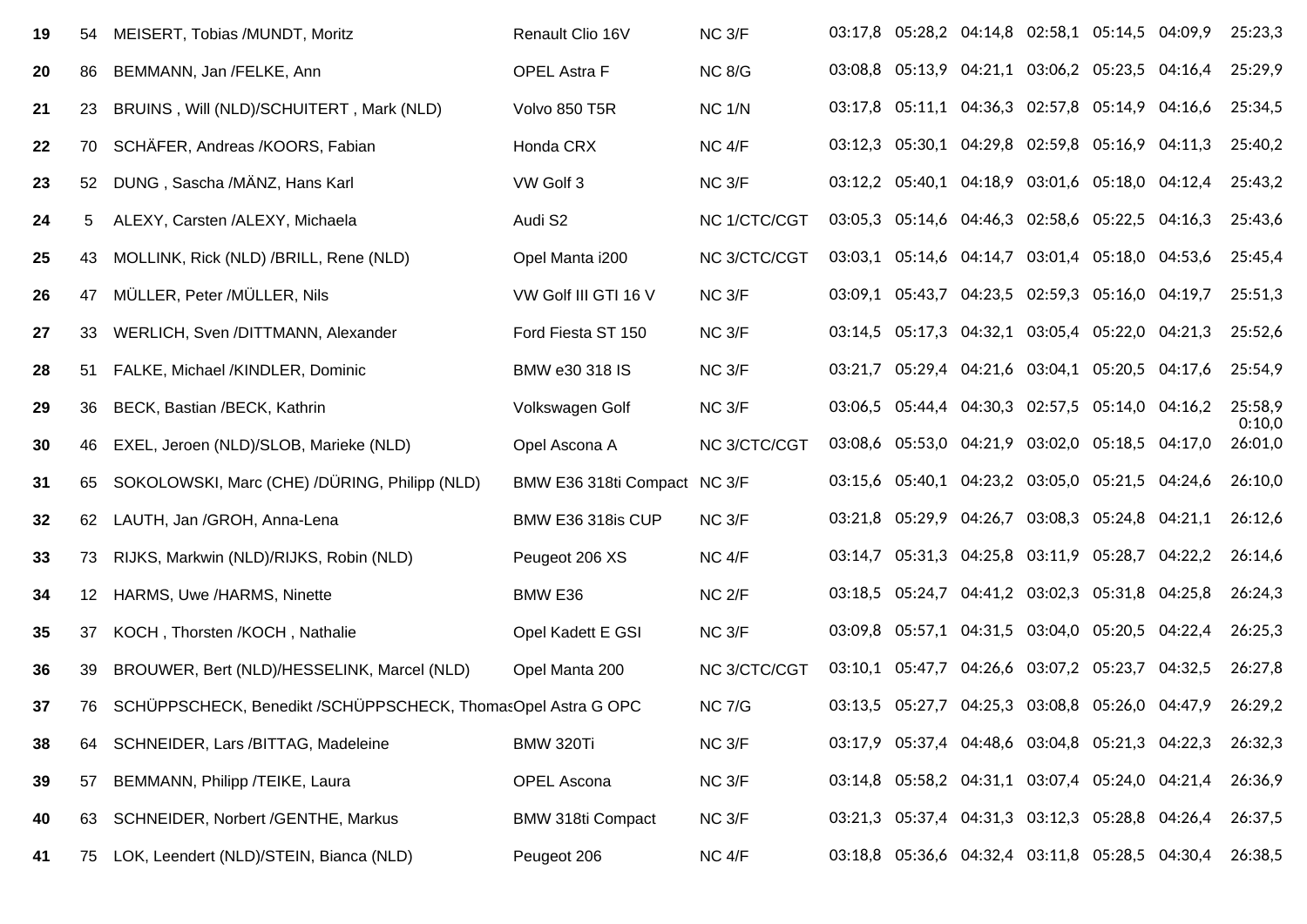| 42 | 26                                | KANNENBERG, Helmut /KRÜGER, Joachim                                                                                                                                                                          | BMW M3                                                                                           | NC <sub>2/F</sub>                                                                          |         |                                                                          | 03:22,4 05:37,4 04:41,2 03:05,5 05:35,5 04:23,5 |                                                 | 26:45,0           |
|----|-----------------------------------|--------------------------------------------------------------------------------------------------------------------------------------------------------------------------------------------------------------|--------------------------------------------------------------------------------------------------|--------------------------------------------------------------------------------------------|---------|--------------------------------------------------------------------------|-------------------------------------------------|-------------------------------------------------|-------------------|
| 43 | 27                                | HARMSEN, Michael (NLD)/MACDONALD, Tiffany (NLD) Volvo 740                                                                                                                                                    |                                                                                                  | NC 2/CTC/CGT                                                                               |         |                                                                          | 03:19,3 05:26,8 04:42,8 03:12,8 05:35,0 04:32,1 |                                                 | 26:48,8           |
| 44 | 80                                | HABICHT, Daniel /KELLER, Michael                                                                                                                                                                             | BMW E30 318is Cup                                                                                | <b>NC 8/G</b>                                                                              | 03:21,5 |                                                                          | 05:34,7 04:35,9 03:16,6 05:33,8 04:26,7         |                                                 | 26:49,2           |
| 45 | 40                                | DIKKEN, Bas (NLD)/HULSEGGE, Maurice (NLD)                                                                                                                                                                    | Opel Kadett c Coupe                                                                              | NC 3/CTC/CGT                                                                               | 03:40,1 |                                                                          | 05:51,8 04:33,5 03:03,4 05:20,0 04:21,8         |                                                 | 26:50,6           |
| 46 | 49                                | SACK, Holger /SACK, Frederik                                                                                                                                                                                 | Opel Ascona B                                                                                    | NC <sub>3/F</sub>                                                                          |         |                                                                          | 03:19,6 05:47,6 04:36,5 03:13,0 05:29,5 04:35,0 |                                                 | 27:01,2           |
| 47 | 34                                | MEIER, Marc /RAUE, Andreas                                                                                                                                                                                   | Citroen C2                                                                                       | NC 3/CTC/CGT                                                                               | 03:15,7 |                                                                          | 05:46,0 04:38,7 03:15,7 05:32,2 04:33,3         |                                                 | 27:01,6           |
| 48 | 60                                | SCHNEIDER, Jan /SCHNEIDER, Marc                                                                                                                                                                              | BMW 318ti E36 Compact NC 3/F                                                                     |                                                                                            | 03:16.5 |                                                                          | 05:22,6 05:39,7 03:07,6 05:24,1 04:13,0         |                                                 | 27:03,5           |
| 49 | 58                                | WALDBACH, Hans - Alfred /NOLTE, Jürgen                                                                                                                                                                       | Peugeot 306 S16                                                                                  | NC <sub>3/F</sub>                                                                          |         |                                                                          | 03:48,2 04:49,0 04:50,3 03:29,8 05:26,3 04:49,9 |                                                 | 27:13,5           |
| 50 | 67                                | KRYKORKA, Lars /FRUZINSKY, Jörg                                                                                                                                                                              | Bmw E36 318ti Compact                                                                            | NC 3/F                                                                                     |         |                                                                          | 03:22,3 05:44,7 04:39,0 03:16,4 05:32,9 04:40,9 |                                                 | 27:16,2           |
| 51 | 66                                | ALTENHEINER, Pascal /KILB, Leon                                                                                                                                                                              | BMW E30 318is Cup                                                                                | NC <sub>3/F</sub>                                                                          |         |                                                                          | 03:55,2 05:40,0 04:26,3 03:08,4 05:25,0 04:48,9 |                                                 | 27:23,8           |
| 52 | 69                                | MARCO, Henrich /QUASNITZA, Caro                                                                                                                                                                              | BMW E30 318is Cup                                                                                | NC <sub>3/F</sub>                                                                          |         |                                                                          | 03:26,9 05:41,6 04:38,9 03:16,3 05:32,8 04:25,1 |                                                 | 28:01,6<br>1:00,0 |
| 53 | 42                                | MESSINK, Jan (NLD)/OOSTENDORP, Naomi (NLD)                                                                                                                                                                   | <b>OPEL E kadett</b>                                                                             | NC <sub>3/F</sub>                                                                          |         |                                                                          | 03:43,5 05:57,0 04:47,8 03:23,7 05:40,2 04:39,8 |                                                 | 28:12,0           |
| 54 | 72                                | RIJKS, Hans (NLD)/KLEIN GEBBINK, Jeroen (NLD)                                                                                                                                                                | Opel Corsa B GSi                                                                                 | <b>NC 5/CTC/CGT</b>                                                                        | 03:36,5 |                                                                          | 05:47,3 04:49,7 03:31,4 05:47,5 04:56,9         |                                                 | 28:29,3           |
| 55 | 50                                | STEGERMAN, Karl (NLD)/HESSELINK, Roan (NLD)                                                                                                                                                                  | Opel Manta 200                                                                                   | NC 3/CTC/CGT                                                                               | 03:37,0 |                                                                          | 06:07,3 04:49,8 03:27,2 05:44,7 04:46,3         |                                                 | 28:32,3           |
| 56 | 24                                | MESSINK, Jeffrey (NLD)/MESSINK, Ramon (NLD)                                                                                                                                                                  | BMW E36                                                                                          | $NC$ $2/F$                                                                                 | 03:32,5 |                                                                          | 06:02,6 04:51,2 03:24,7 05:35,0 04:46,6         |                                                 | 28:32,6<br>0:20,0 |
| 57 | 83                                | SCHEIBE, Florian /KÄMMERER, Katharina                                                                                                                                                                        | Citroën C2                                                                                       | <b>NC 8/G</b>                                                                              |         |                                                                          | 03:37,1 05:56,1 05:00,8 03:29,8 05:47,0 04:58,9 |                                                 | 28:49,7           |
| 58 | 81                                | ZORN, Sean /ZORN, Ulf Wilhelm                                                                                                                                                                                | Renault Clio 2 RS                                                                                | NC <sub>3/F</sub>                                                                          |         | 03:26,0 05:32,7                                                          | 07:12,9 03:11,2 05:27,2 04:29,8                 |                                                 | 29:19,8           |
| 59 | 55                                | LUDWIG, Bernd /LUDWIG, Jan                                                                                                                                                                                   | Opel Ascona B                                                                                    | NC <sub>3/F</sub>                                                                          |         |                                                                          | 03:35,2 05:39,3 04:28,8 05:16,7 05:58,0 04:25,3 |                                                 | 29:23,3           |
| 60 | 85                                | AUFDERHAAR, Angelique (NLD)/REEFHUIS, Arjan (NLDFord Escort MK1                                                                                                                                              |                                                                                                  | NC 3/CTC/CGT                                                                               |         |                                                                          |                                                 | 03:46,1 06:05,1 05:01,0 03:37,3 05:53,8 05:13,2 | 29:36,5           |
|    |                                   | <b>DNF</b>                                                                                                                                                                                                   |                                                                                                  |                                                                                            |         |                                                                          |                                                 |                                                 |                   |
|    | 17<br>45<br>30<br>-82<br>53<br>38 | SCHÜTZ, Sven /DEITERT, Frank<br>HENDRIKS, Justin (NLD)/VELDMAN, Leon (NLD)<br>SEITZ, Jörg /GÜNTHER, Yannik<br>DUMKE, Kevin /DUMKE, Jörg<br>MILL, Sven /KÄHLER, Andreas<br>MERTEN, Frank /SPREITZER, Stefanie | Citroen C2 R2 max<br>Opel Ascona B<br><b>BMW E30 320is</b><br>BMW e36<br>Opel Astra<br>Vw Golf 3 | RC4/Rally4<br>NC 3/CTC/CGT<br>NC 3/F<br><b>NC 8/G</b><br>NC <sub>3/F</sub><br>NC 3/CTC/CGT | 03:03,9 | 02:48,6 04:58,1<br>03:07,0 04:48,7<br>03:06,9 05:08,3<br>03:34,4 05:52,0 | 03:19,4 05:08,4 09:03,3 02:58,5                 |                                                 |                   |